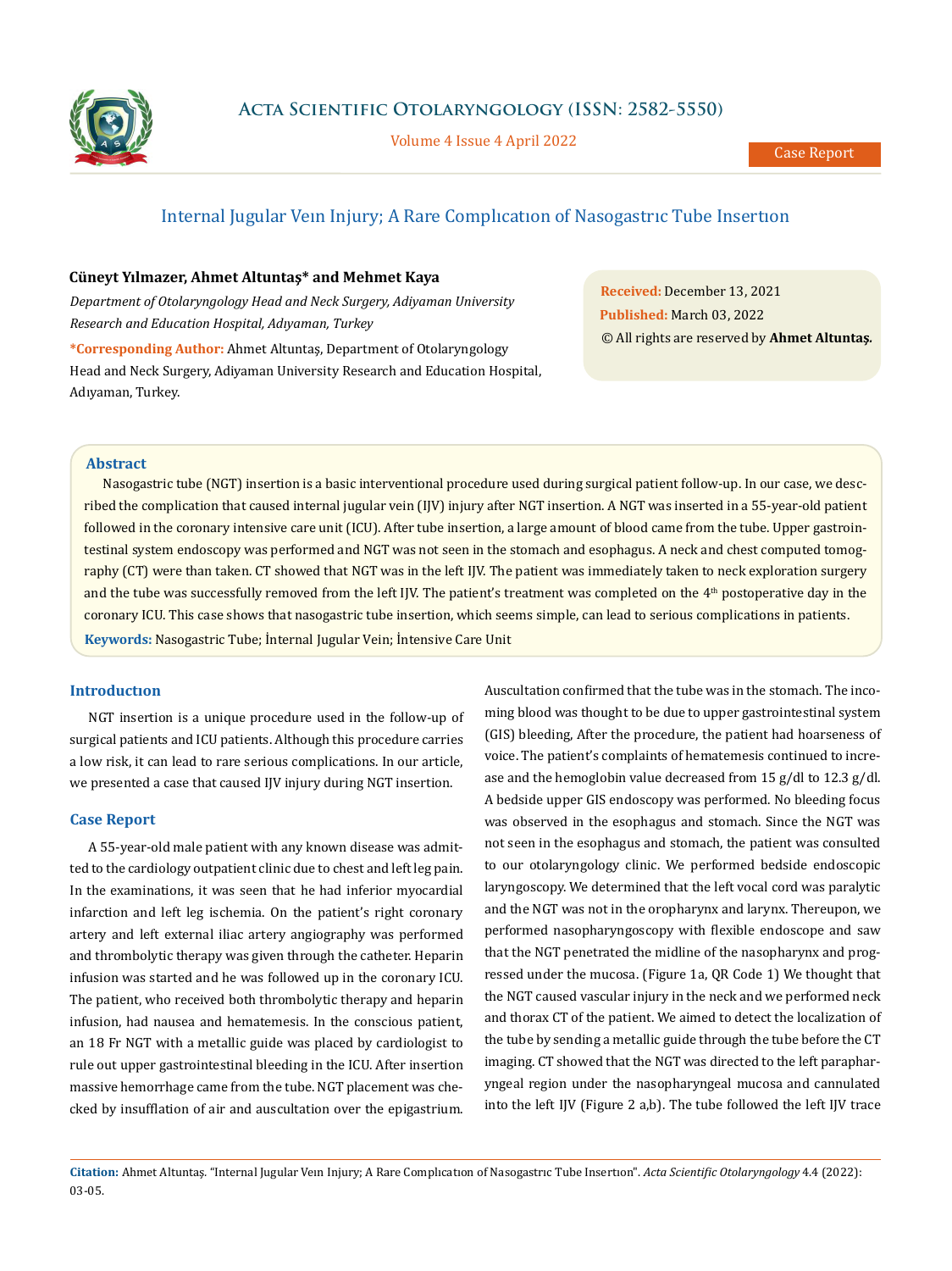and continued to the left brachiocephalic vein, vena cava superior, right atrium and vena cava inferior (Figure 3 a,b). We immediately took the patient to the operation room for neck exploration.

Under general anesthesia, we made a "J incision" on the left side of the patient's neck, starting from the mastoid apex and following the anterior border of sternocleidomastoid (SCM) muscle. After skin, subcutaneous and platysma incision, we continued dissection from the anterior border of the SCM muscle. We dissected the IJV from level 4 to level 2. We detected the NGT reflection inside the IJV (Figure 1b, QR Code 2) and determined the NGT was cannulated to the IJV where the IJV crossed the posterior digastric muscle (Figure 1c, QR Code 3). We exposed the jugular vein by dissecting it proximal and distal to the point where the tube enters the vein. We incised the NGT in the vein by clamping it. We removed the distal part of the tube from the jugular vein and the proximal part from the nose and ligated the IJV. We checked with endoscopy whether there is any bleeding at the nasopharyngeal entrance of the NGT. No active bleeding was observed. We placed a NGT to the patient with endoscopy in the operation and fixed the tube securely at 50. cm. After surgical bleeding control, we placed a drain in the surgical field and ended the operation without complications. We transferred the patient to the coronary ICUin a stable condition.









#### **Discussion and Conclusion**

NGT insertion is the process of sending a tube from the nose to the stomach, which is used during surgical patient follow-ups. This procedure is performed for many purposes such as gastric lavage in patients after intoxication, enteral nutrition in patients with impaired oral intake, prevention of gastric aspiration in unconscious patients and gastric decompression in patients with ileus.

By sending the NGT through the nostril, it is aimed to pass through the nasopharynx, oropharynx, esophagus and to reach the stomach. During the procedure, patients should be in a slightly sitting position at an angle of 30 - 45. In the presence of nasal septum deviation, the tube may not progress through the nose. In such cases, the tube should not be tried to be advanced through the same nostril again and should be tried to the opposite nostril. The patient should be instructed to swallow when he feels the NGT in his oropharynx. The tube should be advanced while the patient is swallowing. This makes it easier to advance the tube into the esophagus. In unconscious patients, there is no possibility of cooperation with the patient, so there is a risk of the tube may insert to other anatomical regions. To prevent this complication, tube insertion